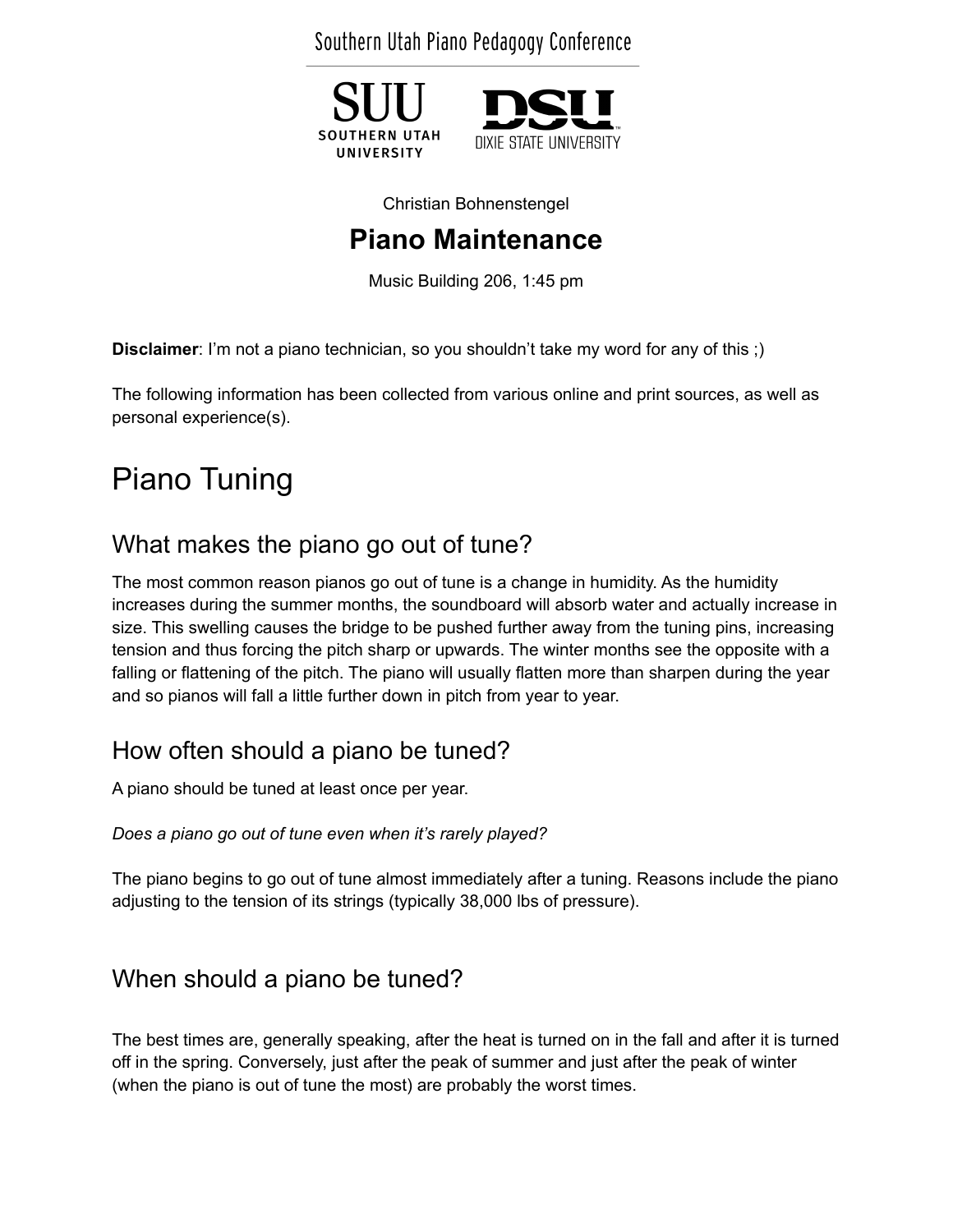# Will a piano be damaged if it doesn't get tuned regularly?

Maybe, but probably not because of the lack of tuning itself. A piano that is tuned regularly is probably better taken care of than one that is not tuned regularly (for example, one is probably less likely to have a piano tuned that sits in the unused back room of an old house or the garage). However, it will require more work (for example a pitch raise) to tune a piano if too much time passes between tunings.

"The real damage is done when a child quits playing piano because it is not a lot of fun to play on an out of tune piano, and the non musical parent ends up being glad that they saved money on tunings."

# What is a Pitch Raise?

If a piano has gone without a tuning for an extended period of time, its pitch may have dropped well below standard pitch, at which it was designed to perform. It may require a procedure called a "pitch raise" or "pitch correction." This is a necessary procedure before a fine tuning can be achieved. When the tension of each string is raised back up to pitch, the additional load on the piano's structure causes the pitch of the previously adjusted strings to change. The only way to achieve a fine, accurate tuning on a piano is to have the tension of all the strings so close to proper pitch that altering one string will not affect the others. Therefore, a piano must be already fairly close to standard pitch to be finely tuned.

#### How much does it cost to have a piano tuned?

There is a wide range, depending on the location and the qualifications of the tuner. Here are a few statements from various piano technicians:

"A Full Service Piano Tuning is \$150 plus tax. This includes inspection and adjustments as well as minor repairs. It also includes pedal adjustments, tightening the bench and other diagnostic inspections. A pitch raise, if necessary, is an additional \$30. Other repairs (hammers, keys, pedals, etc.) are billed at \$75 per hour. Major repairs, regulation, etc. will require a bid after seeing the piano."

"Usually there is a "standard tuning fee" which applies to those pianos serviced regularly on a schedule. The range of standard tuning fees in our area goes from a low of about \$135.00 to a high of about \$250.00. Then there is usually an hourly rate applied to things over and above the standard tuning fee."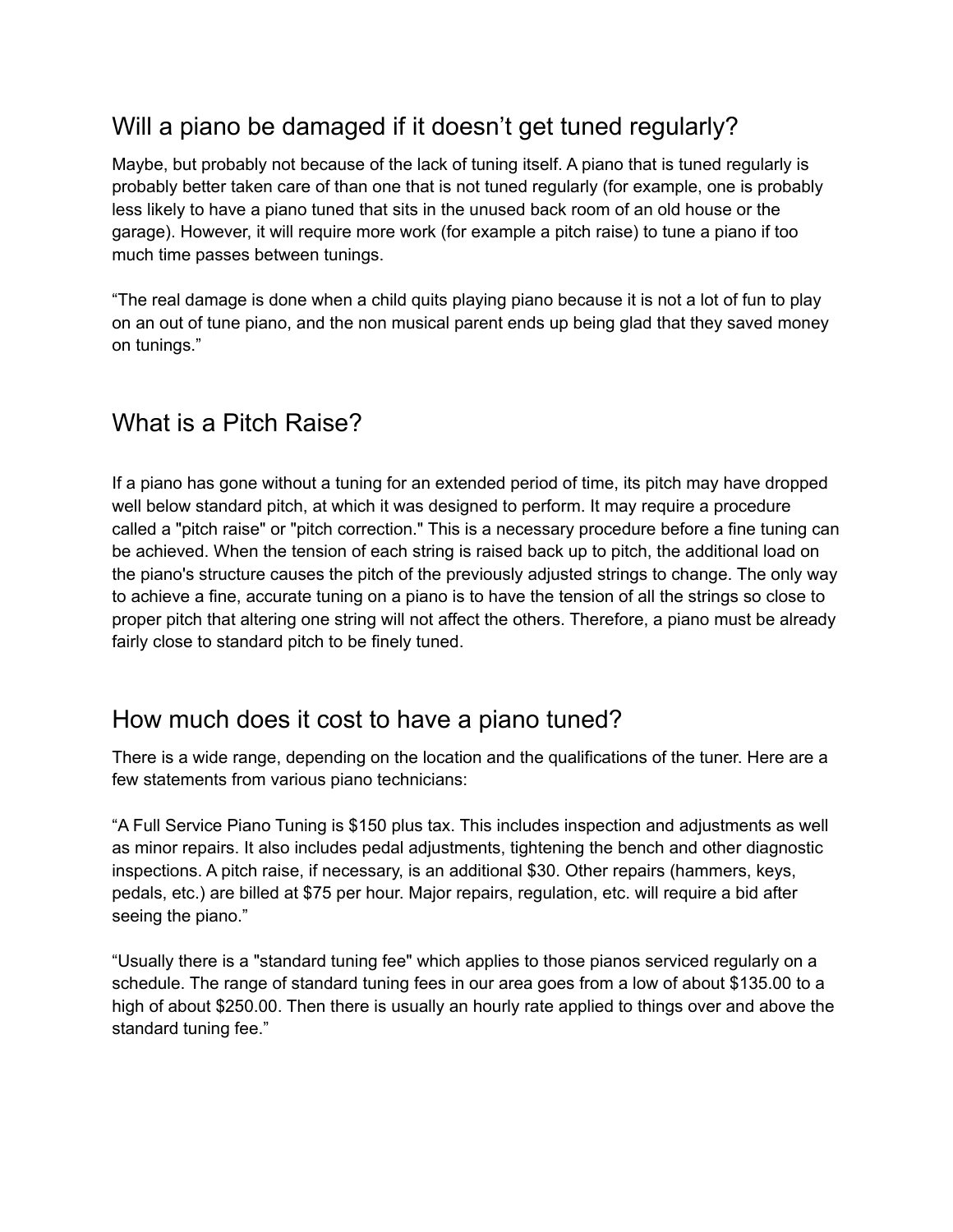"Many piano tuners also offer piano repair and are able to recommend additional services that are needed when they come out for a tuning. If you suspect your piano needs more than just tuning, always confirm whether the tuner also provides repair, as not every tuner does. Piano tuners who also do repairs offer a wide variety of services for various prices. Here are the average national costs for common tuning and repair services:

Pitch correction: \$60 Tuning: \$130 Repairs: \$65 per hour Voicing: \$175-\$600 Grand action reconditioning and regulation: \$2,500-\$3,500 Vertical action reconditioning and regulation: \$800-\$2,500 Soundboard cleaning: \$100-\$150 Climate control installation: \$450-\$800 Installation of under-covers: \$250-\$350 String cover installation: \$250-\$350 Grand action rebuilding: \$5,000-\$8,000 Vertical action rebuilding: \$4,000 Evaluations: \$100-\$250"

#### How long does a piano tuning take?

Typically between sixty and ninety minutes, but it may take up to three hours when a pitch raise is required.

# Choosing a Piano Tuner

Just like with almost everything else, the first question we ask is probably about the rate. Also, just like with almost everything else, this is what we should be asking:

- How many years have you been a tuner?
- How/where were you trained?
- Are you full-time or part-time?
- How many clients do you service?
- Who may I contact for a recommendation?
- Do you do repairs?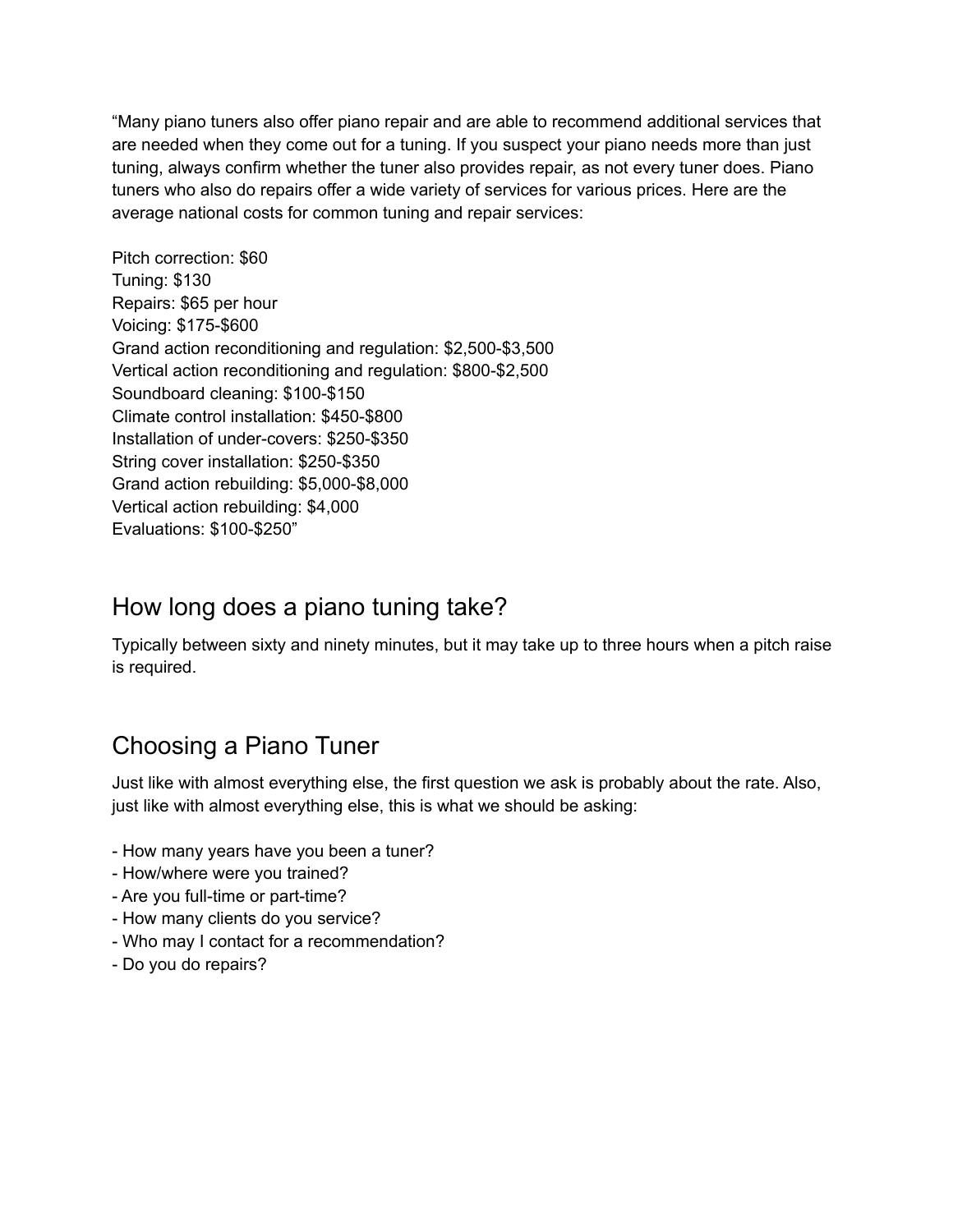# Piano Technicians Guild

RPT stands for Registered Piano Technician, and it is the only accreditation currently available for professional piano tuners. The designation is earned after completing a series of three rigorous tests (one written, one performing practical repairs and one for piano tuning) administered by the Piano Technicians Guild. The test on piano tuning generally takes 5 to 8 hours alone. These tests are usually attempted once someone has significant experience in the field. They are difficult and there are many who are not able to gain a passing mark (which is 80%).

The designation guarantees nothing other than, at one time, this person was skilled enough to succeed on these exams. The designation indicates, however, that this is a professional who is serious about his craft and willing to invest time and effort to better themselves. Many unregistered piano tuners have extensive piano tuning experience and are just as skilled as those who hold the title of RPT. When looking to hire a piano tuner, be sure to research their background, verify they have experience working with your make of piano, and verify that they have positive customer reviews. It's also wise to look for a piano tuning professional who has basic business liability insurance, especially if your piano is an investment piece.

# Piano Care

#### Piano Placement

"The myth of the danger of placing your piano on an outside wall was sound advice (pardon the pun) fifty years ago. When homes were not insulated as they are now, outside walls would be subjected to large temperature (and thus humidity) changes. Nowadays homes are insulated so well that it no longer matters which wall you choose to place your piano against. You can check by feeling the wall with your hand during a cold day. If the wall is noticeably colder than an inside wall, you may not want to place your piano there."

"You want to choose a spot that is easily accessible. Playing music is scientifically proven to bring joy into your life, 7% more if I recall. If your instrument is clean, maintained, and easily accessed, you are much more likely to use it. Avoid direct sunlight, heat vents and cold air returns if possible. Avoid high humidity areas like the bathroom or kitchen (Yes, I have seen pianos in both). You also want to avoid frequently used doorways. In the winter especially, a blast of cold air from the outside is not friendly to your piano."

"An ideal range of temperature is between 65 to 72 degrees, and a constant humidity level of close to 42% percent is optimum. Pianos in homes with swamp coolers will often require special attention to humidity concerns."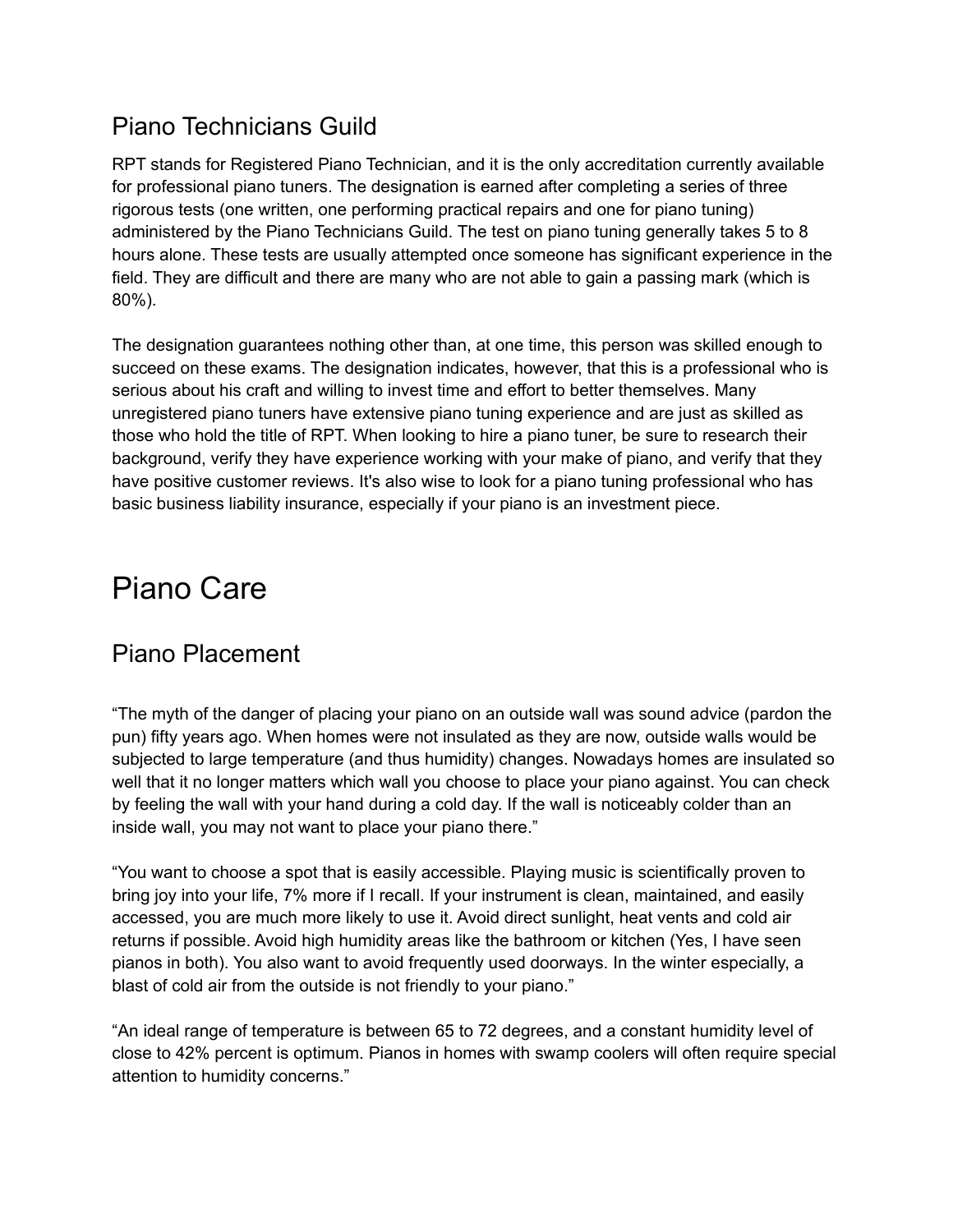"The Piano Technicians Guild recommends positioning your piano away from doors or windows that you leave open regularly. Take care to place your piano away from heating or air conditioning vents. Fireplaces and direct sunlight can also affect the inner workings of your piano. The Piano Technicians Guild suggests avoiding overly wet or dry conditions, as too much moisture can make the piano pitch sharp, while overly dry conditions can cause the piano's pitch to go flat as well as causing the glue joints to weaken in the soundboard. The Piano Technicians Guild recommends maintaining a consistent temperature around 68 degrees Fahrenheit and 42 percent relative humidity."

### Piano Humidifier

Do I need a piano humidity control system?

It depends: they may be more useful in upright pianos because they are enclosed. New pianos may lose their warranty when a piano humidifier is installed. The water may need to be refilled quite frequently (maybe even weekly during dry months. If possible, it is recommended to control the humidity in the entire room.

# Piano Regulation

Pianos need to be regulated from time to time (every few years), which can cost several hundreds of dollars. The following are some of the signs that a piano should be regulated:

- having to strike a key harder to get a tone
- not being able to quickly repeat a note
- hearing a double strike when a key is only struck once
- clicks, squeaks or other noises
- uneven piano key height
- the keys don't feel as responsive as they used to or in comparison to other pianos
- not able to play as softly and sensitively as on other pianos

Proper regulation of a piano is crucial. To put it simply, regulation is the adjustment of the mechanical aspects of the piano to compensate for the effects of wear, the compacting and settling of cloth, felt, and buckskin, as well as dimensional changes in wood and wool parts due to changes in humidity and environment. Many piano tuners are able to regulate pianos, but not all.